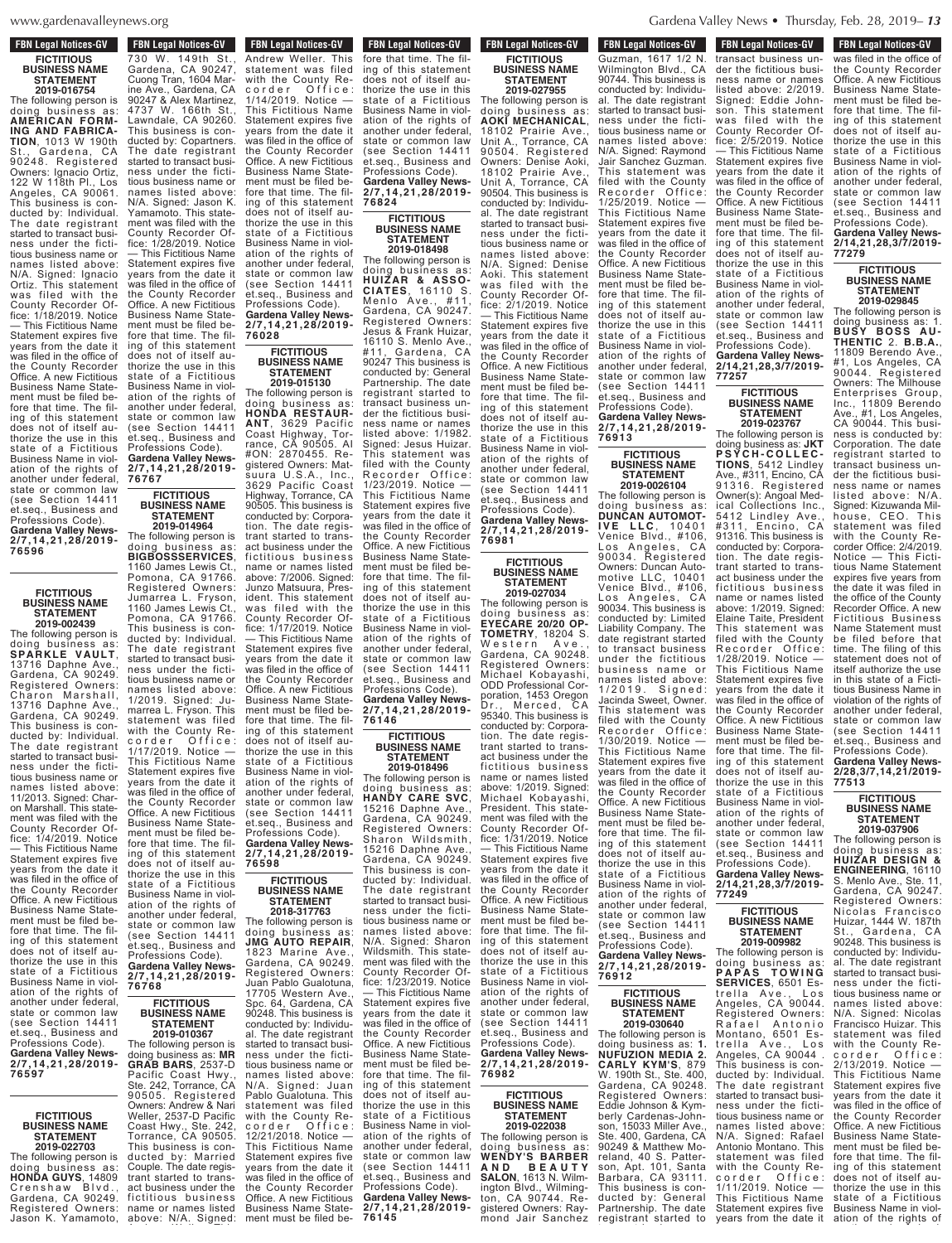**FBN Legal Notices-GV THE LEGAL MULLES-CIV** another under federal state or common law (see Section 14411 et.seq., Business and Professions Code). **Gardena Valley News-2/28,3/7,14,21/2019- 77515**

#### **FICTITIOUS BUSINESS NAME STATEMENT 2019-030179**

The following person is doing business as: **AP-PLIED ACCOUNT-ANCY**, 1225 W. 190th St., Ste. 250, Gardena, CA 90248. Registered Owners: Applied Infotech Systems Inc., 1225 W. 190th St., Ste. 250, Gardena, CA 90248. This business is conducted by: Corporation. The date registrant started to transact business under the fictitious business name or names listed a b o v e : 1 2 / 2 0 1 7 . Signed: Patricia Omoto, President. This statement was filed with the County Recorder Office: 2/5/2019. Notice — This Fictitious Name Statement expires five years from the date it was filed in the office of the County Recorder Office. A new Fictitious Business Name Statement must be filed before that time. The filing of this statement does not of itself authorize the use in this state of a Fictitious Business Name in violation of the rights of another under federal, state or common law (see Section 14411 et.seq., Business and Professions Code). **Gardena Valley News-2/28,3/7,14,21/2019-**

## **FICTITIOUS BUSINESS NAME STATEMENT**

**78061**

**2019-038581** The following person is doing business as: **W E D N E S D A Y TRANSPORTATION**, 1533 W. 145th St., Unit A, Gardena, CA 90247. Registered Owners: Donald Gill, 1533 W. 145th St., Unit A, Gardena, CA 90247. This business is conducted by: Individual The date registrant started to transact business under the fictitious business name or names listed above: N/A. Signed: Donald Gill. This statement was filed with the County Recorder Of-<br>fice: 2/13/2019. Notice — This Fictitious Name Statement expires five years from the date it was filed in the office of the County Recorder Office. A new Fictitious Business Name Statement must be filed before that time. The filing of this statement does not of itself authorize the use in this state of a Fictitious Business Name in violation of the rights of another under federal, state or common law (see Section 14411 et.seq., Business and Professions Code). **Gardena Valley News-2/28,3/7,14,21/2019- 78077**

### **FICTITIOUS BUSINESS NAME STATEMENT 2019-035881**

The following person is doing business as: 1.

**FBN Legal Notices-GV** rbiv Leyal Nutres-dv 2/2019. Signed: Tony Lenard Chris. This statement was filed **78112 FBN Legal Notices-GV DISTURBED BUSINESS CONTROL HEY BATTER BAT-TER** 2. **DECORA-TIONS BY YOURS TRULY**, 1608 W. 138th St., Compton, CA<br>90222 Registered 90222. Registered Owners: Kamilah Aquil, 1608 W. 138th St., Compton, CA 90222. This business is conducted by: Individual. The date registrant started to transact business under the fictitious business name or names listed above: N/A. Signed: Kamilah Aquil. This statement was filed with the County Recorder Office: 2/11/2019. Notice — This Fictitious Name Statement expires five years from the date it was filed in the office of the County Recorder Office. A new Fictitious Business Name Statement must be filed before that time. The filing of this statement does not of itself authorize the use in this state of a Fictitious Business Name in violation of the rights of

state or common law (see Section 14411 et.seq., Business and Professions Code). **Gardena Valley News-2/28,3/7,14,21/2019- 78097**

another under federal,

#### **FICTITIOUS BUSINESS NAME STATEMENT 2019-033466**

Trust, interest thereon, fees, charges and expenses of the Trustee for the total amount (at the time of the initial publication of the Notice of Sale) reason-The following person is doing business as: 1. **NEW HAIR DIMEN-SION** 2. **DIOXA**, 24425 Narbonne Ave., Lomita, CA 90717. Registered Owners: Maria G. Andrade, 24425 Narbonne Ave., Lomita, CA 90717. This business is conducted by: Individual. The date registrant started to transact business under the fictitious business name or names listed above: N/A. Signed: Maria G. Andrade. This statement was filed with the County Recorder Office: 2/7/2019. Notice — This Fictitious Name Statement expires five years from the date it was filed in the office of the County Recorder Office. A new Fictitious Business Name Statement must be filed before that time. The filing of this statement does not of itself authorize the use in this state of a Fictitious Business Name in violation of the rights of another under federal, state or common law (see Section 14411 et.seq., Business and Professions Code). **Gardena Valley News-2/28,3/7,14,21/2019- 78101**

#### **FICTITIOUS BUSINESS NAME STATEMENT 2019-043306**

er on the day of sale. Trustor: Jerry J. Meader and Paulette M. Meader, Husband and Wife as Joint Tenants Beneficiary Name: Wescom Credit Union Duly Appointed Trustee: Integrated Lender Services, Inc. a<br>Delaware corporation and pursuant to Deed Trust recorded 10/4/2006 as Instrument No. 06-2210818 in book ---, page --- of Official Records in the The following person is doing business as: **LANDMASTER CO**, 14702 S. Visalia Ave., Compton, CA 90220. Registered Owners: Tony Lenard Chris, 14702 S. Visalia Ave., Compton, CA 90220. This business is conducted by: Individual. The date registrant started to transact business under the fictitious business name or names listed above:

ably estimated to be set forth below. The amount may be great-

California, Date of Sale: 3/6/2019 at 10:30 AM Place of Sale: Bewith the County Recorder Office: 2/20/2019. Notice — This Fictitious Name Statement expires five years from the date it was filed in the office of the County Recorder Office. A new Fictitious Business Name Statement must be filed before that time. The filing of this statement does not of itself authorize the use in this state of a Fictitious Business Name in violation of the rights of another under federal, state or common law (see Section 14411 et.seq., Business and Professions Code). **Gardena Valley News-2/28,3/7,14,21/2019- Legal Notices-GV** T.S. No.: 2018-04337 APN: 4064-010-007 TRA No.: 10588 NO-TICE OF TRUSTEE'S SALE YOU ARE IN DEFAULT UNDER A DEED OF TRUST DATED 9/22/2006. UN-LESS YOU TAKE AC-TION TO PROTECT YOUR PROPERTY, IT MAY BE SOLD AT A PUBLIC SALE. IF YOU NEED AN EXPLANA-TION OF THE NATURE OF THE P R O C E E D I N G S AGAINST YOU, YOU SHOULD CONTACT A LAWYER. A public auction sale to the highest bidder for cash payable at time of sale in lawful money of the United States by cash, a cashier's check drawn by a state or national bank, a check drawn by a state or federal credit union, or a check drawn by a state or federal savings and loan association, savings association, or savings bank specified in Section 5102 of the Financial Code and authorized to do business in this state will be held by the duly appointed trustee as shown below. The sale will be made, but without covenant or warranty, expressed or implied, regarding title, possession, or encumbrances, to pay the remaining principal sum of the note(s) secured by the Deed of Trust, with interest and late charges thereon, as provided in the note(s), advances, under the terms of the Deed of

hind the fountain located in Civic Center Plaza located at 400 Civic Center Plaza, Pomona, CA 91766 Amount of unpaid balance and other charges: \$243,274.38 The property heretofore is being sold "as is.‰ The street Address or other mon designation of real property is purported to be: 2706 WEST 145TH STREET, GARDENA, CA 90249 Legal Description: As more fully described on said Deed of Trust. A.P.N.: 4064-010-007 The undersigned Trustee disclaims any liability for any incorrectness of the street address or other common designation, if any, shown above. If no street address or other common designation is shown, directions to the location of the property may be obtained by sending a written request to the beneficiary within 10 days of the date of first publication of this Notice of Sale. The beneficiary under said Deed of Trust heretofore executed and delivered to the undersigned a written Declaration of Default and Demand for Sale, and a written Notice of Default and Election to Sell. The undersigned caused said Notice of Default and Election to Sell to be recorded in the county where the real property is located and more than three months have elapsed since such recordation. NOTICE TO POTEN-TIAL BIDDERS: If you are considering bidding on this property lien, you should understand that there are risks involved in bidding at a trustee auction. You will be bidding on a lien, not on the property itself. Placing the highest bid at a trustee auction does not automatically entitle you to free and clear ownership of the property. You should also be aware that the lien being auctioned off may be a junior lien. If you are the highest bidder at the auction, you are or may be respons-ible for paying off all liens senior to the lien being auctioned off, be-<br>fore you can receive vou can receive clear title to the property. You are encouraged to investigate the existence, priority, and size of outstanding liens that may exist on this property by contacting the county recorder's office or a title insurance company, either of which may charge you a fee for this information. If you consult either of these resources, you should be aware that the same lender may hold more than one mortgage or deed of trust on the property. NOTICE TO PROPERTY OWNER: The sale date shown on this notice of sale may be postponed one or more times by the mortgagee, beneficiary,

**Legal Notices-GV** Legal Nutrices-GV office of the Recorder of Los Angeles County,

**Legal Notices-GV E** Legal Nutries-GV **Legal Notices-GV** Legal Nutries av mortgagee, beneficiary, trustee, or a court, pursuant to Section 2924g of the California Civil Code. The law requires that information about trustee sale postponements be made available to you and to the public, as a courtesy to those not present at the sale. If you wish to learn whether your sale date has been postponed, and, if applicable, the rescheduled time and date for the sale of this property, you may call 1-844-477-7869 or visit this Internet Web site http://www.stoxposting. com/sales-calendars/, using the file number assigned to this case 2018-04337. Information about postponements that are very short in duration or that occur close in time to the scheduled sale may not immediately be reflected in the telephone information or on the Internet Web site. The best way to verify postponement information is to attend the scheduled sale. "NOTICE TO POTEN-TIAL BIDDERS: WE REQUIRE CERTIFIED FUNDS AT SALE BY CASHIER'S CHECK(S) PAYABLE DIRECTLY TO "INTEGRATED LENDER SERVICES, INC.‰ TO AVOID DELAYS IN ISSUING THE FINAL DEED‰. THIS FIRM IS AT-TEMPTING TO COL-LECT A DEBT. ANY INFORMATION OB-TAINED WILL BE USED FOR THAT PURPOSE. Date: 1/31/2019 Integrated Lender Services, Inc. a Delaware corporation, as Trustee 2411 West La Palma Avenue, Suite 350 - Bldg. 1 Anaheim, California 92801 (800) 232-8787 For Sale Information please call: 1-844-477- 7869 Michael Reagan, Trustee Sales Officer **Gardena Valley News-2 / 1 4 , 2 1 , 2 8 / 2 0 1 9 - 7 7 0 5 0** TSG No.: 8741812 TS No.: CA1800284005 FHA/VA/PMI No.: APN: 4064-005-017 Property Address: 14518 DAPHNE AVENUE GARDENA, CA 90249 NOTICE OF TRUST-EE'S SALE YOU ARE IN DEFAULT UNDER A DEED OF TRUST, DATED 10/08/2010. UNLESS YOU TAKE ACTION TO PRO-TECT YOUR PROP-ERTY, IT MAY BE SOLD AT A PUBLIC SALE. IF YOU NEED AN EXPLANATION OF THE NATURE OF THE P R O C E E D I N G AGAINST YOU, YOU SHOULD CONTACT A L A W Y E R . O n 04/02/2019 at 10:00 A.M., First American Title Insurance Company, as duly appoin-ted Trustee under and pursuant to Deed of Trust recorded 10/15/2010, as Instrum e n t N o . 20101476063, in book , page , , of Official Records in the office of the County Recorder of LOS ANGELES County, State of California. Executed by: DOUGLAS R MAR-

STON, AN UNMAR-

RIED MAN, WILL SELL AT PUBLIC AUCTION TO SELL TION TO<br>HIGHEST BIDDER<br>FOR CASH, F O R C A S H , C A S H I E R ' S CHECK/CASH EQUI-VALENT or other form of payment authorized by 2924h(b), (Payable at time of sale in lawful money of the United States) Behind the fountain located in Civic Center Plaza, 400 Civic Center Plaza, Pomona CA 91766 All right, title and interest conveyed to and now held by it under said Deed of Trust in the property situated in said County and State described as: AS MORE FULLY DE-SCRIBED IN THE ABOVE MENTIONED DEED OF TRUST APN# 4064-005-017 The street address and other common designation, if any, of the real property described above is purported to be: 14518 DAPHNE AVENUE, GARDENA, CA 90249 The undersigned Trustee disclaims any liability for any incorrectness of the street address and other com-<br>mon designation, if mon designation, any, shown herein. Said sale will be made, but without covenant or warranty, expressed or implied, regarding title, possession, or encumbrances, to pay the remaining principal sum of the note(s) secured by said Deed of Trust, with interest thereon as provided in said note(s), advances, under the terms of said Deed of Trust, fees, charges and expenses of the Trustee and of the trusts created by said Deed of Trust. The total amount of the unpaid balance of the obligation secured by the property to be sold and reasonable estimated costs, expenses and advances at the time of the initial publication of the Notice of Sale is \$ 292,098.71. The beneficiary under said Deed of Trust has deposited all documents evidencing the obligations secured by the Deed of Trust and has declared all sums secured thereby immediately due and payable, and has caused a written Notice of Default and Election to Sell to be executed. The undersigned caused said Notice of Default and Election to Sell to be recorded in the County where the real property is located. NO-TICE TO POTENTIAL BIDDERS: If you are considering bidding on this property lien, you should understand that there are risks involved in bidding at a<br>trustee auction. You trustee auction. will be bidding on a lien, not on the property itself. Placing the highest bid at a trustee auction does not automatically entitle you to free and clear ownership of the property. You should also be aware that the lien being auctioned off may be a junior lien. If you are the highest bidder at the auction, you are or may be responsible for paying off all liens senior to the lien being

**Legal Notices-GV** 

**Legal Notices-GV** 

Legal Nutrices-GV sons who may otherwise be interested in the will or estate, or both, of WILLIAM WARREN HARRIS A PETITION FOR PROBATE has been filed by Soon Ja Harris in the Superior Court of Califor-nia, County of LOS ANGELES. THE PETITION FOR PROBATE requests that Soon Ja Harris be appointed as personal repre-sentative to administer the estate of the decedent. THE PETITION requests authority to administer the estate under the Independent Administration of Estates Act. (This authority will allow the personal representative to take many actions without obtaining court approval. Before taking certain very important actions, however, the personal repre-sentative will be required to give notice to interested persons unless they have waived notice or consented to the proposed action.) The independent admin-istration authority will be granted unless an interested person files an objection to the petition and shows good cause why the court should not grant the authority. A HEARING on the petition will be held on April 2, 2019 at 8:30 AM in Dept. No. 2D located at 111 N. Hill St., Los Ange-les, CA 90012. IF YOU OBJECT to the granting of the petition, you should appear at the hearing and state your objections or file written objections with the court before the hearing. Your appearance may be in person or by your attorney. IF YOU ARE A CRED-ITOR or a contingent creditor of the decedent, you must file your claim with the court and mail a copy to the personal representative appointed by the court within the later of either (1) four months from the date of first issuance of letters to a general personal representative, as defined in section 58(b) of the Cal ifornia Probate Code, or (2) 60 days from the date of mailing or per-sonal delivery to you of a notice under section 9052 of the California Probate<br>Code Code. **E** Legal Nutrices-GV senior to the lien being auctioned off, before you can receive clear title to the property. You are encouraged to investigate the existence, priority, and size of outstanding liens that may exist on this property by contacting the county recorder's office or a title insurance company, either of which may charge you a fee for this information. If you consult either of these resources, you should be aware that the same lender may hold more than one mortgage or deed of trust on the property. NOTICE TO PROPERTY OWNER: The sale date shown on this notice of sale may be postponed one or more times by the mortgagee, beneficiary, trustee, or a court, pursuant to Section 2924g of the California Civil Code. The law requires that information about trustee sale postponements be made available to you and to the public, as a courtesy to those not present at the sale. If you wish to learn whether your sale date has been postponed, and if applicable, the rescheduled time and date for the sale of this property, you may call (916)939-0772 or visit this Internet Web http://search.nationwideposting.com/propertySearchTerms.aspx, using the file number assigned to this case CA1800284005 Information about postponements that are very short in duration or that occur close in time to the scheduled may not immediately be reflected in the telephone information or on the Internet Web site. The best way to verify postponement information is to attend the scheduled sale. If the sale is set aside for any reason, the Purchaser at the sale shall be entitled only to a return of the deposit paid. The Purchaser shall have no further recourse against the Mortgagor, the Mortgagee or the Mortgagee's attorney. Date: First American Title Insurance Company 4795 Regent Blvd, Mail Code 1011-F Irving, TX 75063 First American Title Insurance Com-pany MAY BE ACT-ING AS A DEBT COL-LECTOR ATTEMPT-ING TO COLLECT A DEBT. ANY INFORM-ATION OBTAINED MAY BE USED FOR THAT PURPOSE FOR TRUSTEES SALE IN-FORMATION PLEASE C A L L (916) 939-0772NPP0348817 To: GARDENA VALLEY NEWS 02/21/2019, 0 2 / 2 8 / 2 0 1 9 , 0 3 / 0 7 / 2 0 1 9 **Gardena Valley News-2 / 2 1 , 2 8 , 3 / 7 / 2 0 1 9 - 7 7 4 0 5 NOTICE OF**

## **PETITION TO ADMINISTER ESTATE OF WILLIAM WARREN HARRIS Case No.**

**19STPB00519** To all heirs, beneficiar-<br>ies, creditors, contingent creditors, and per-

estate, you may file with the court a Request for Special Notice (form DE-154) of the filing of an invent-ory and ap-praisal of estate assets or of any petition or account as provided in Probate Code section 1250. A Request for Special Notice form is avail-able from the court clerk.

Attorney for petitioner: EMMANUEL HAN ESQ

Other California statutes and legal authority may affect your rights as a creditor. You may want to consult with an attorney knowledgeable in California law. YOU MAY EXAMINE the file kept by the court. If you are a person interested in the